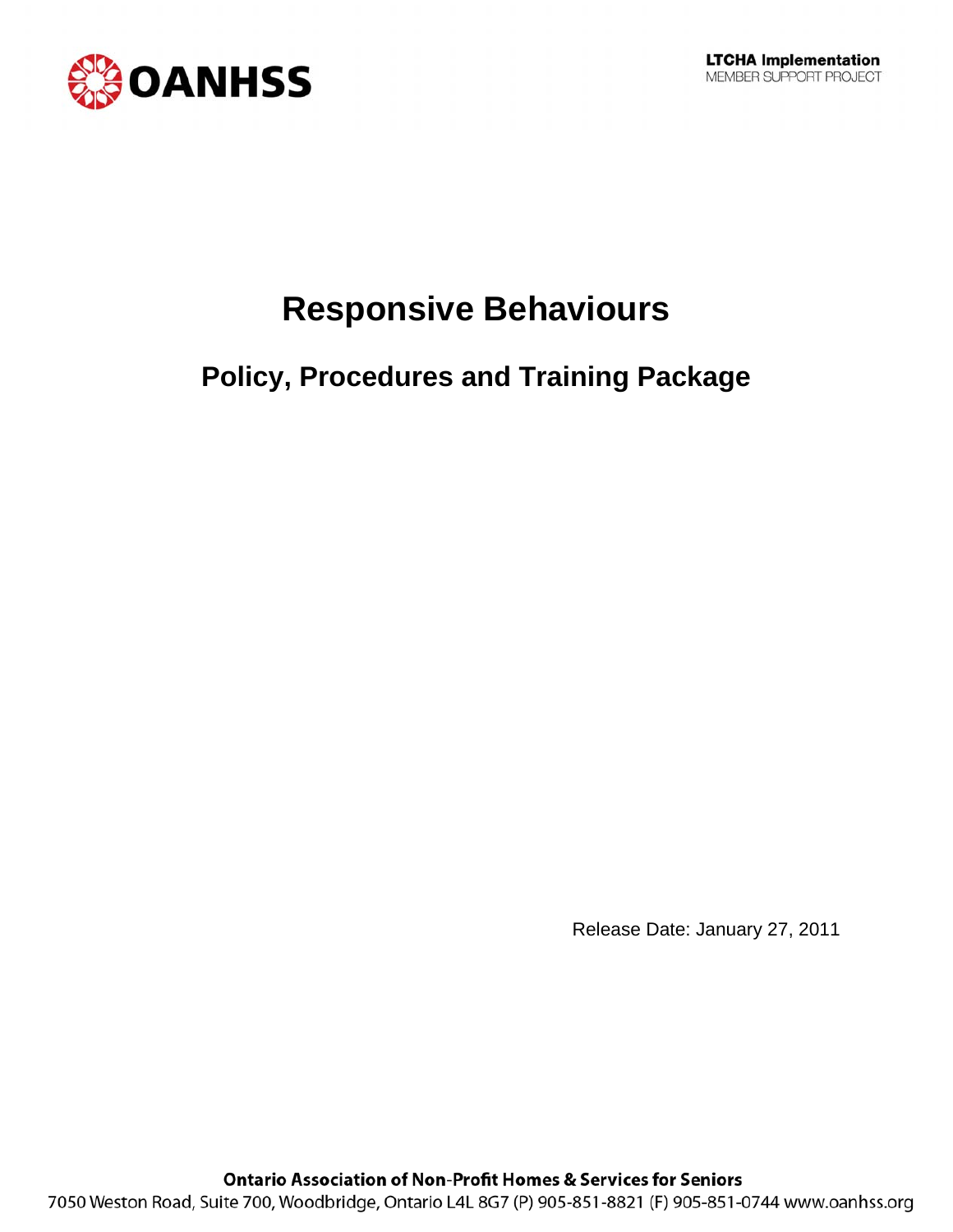#### **Disclaimer**

*The Ontario Association of Non-Profit Homes and Services for Seniors (OANHSS) Long-Term Care Homes Act (LTCHA) Implementation Member Support Project resources are confidential documents for OANHSS members only. Any review, retransmission, dissemination or other use of, or taking of any action in reliance upon this information, by persons or entities other than the intended recipients is prohibited without the approval of OANHSS.*

*The opinions expressed by the contributors to this work are their own and do not necessarily reflect the opinions or policies of OANHSS.*

*LTCHA Implementation Member Support Project resources are distributed for information purposes only. The Ontario Association of Non-Profit Homes and Services for Seniors is not engaged in rendering legal or other professional advice. If legal advice or other expert assistance is required, the services of a professional should be sought.*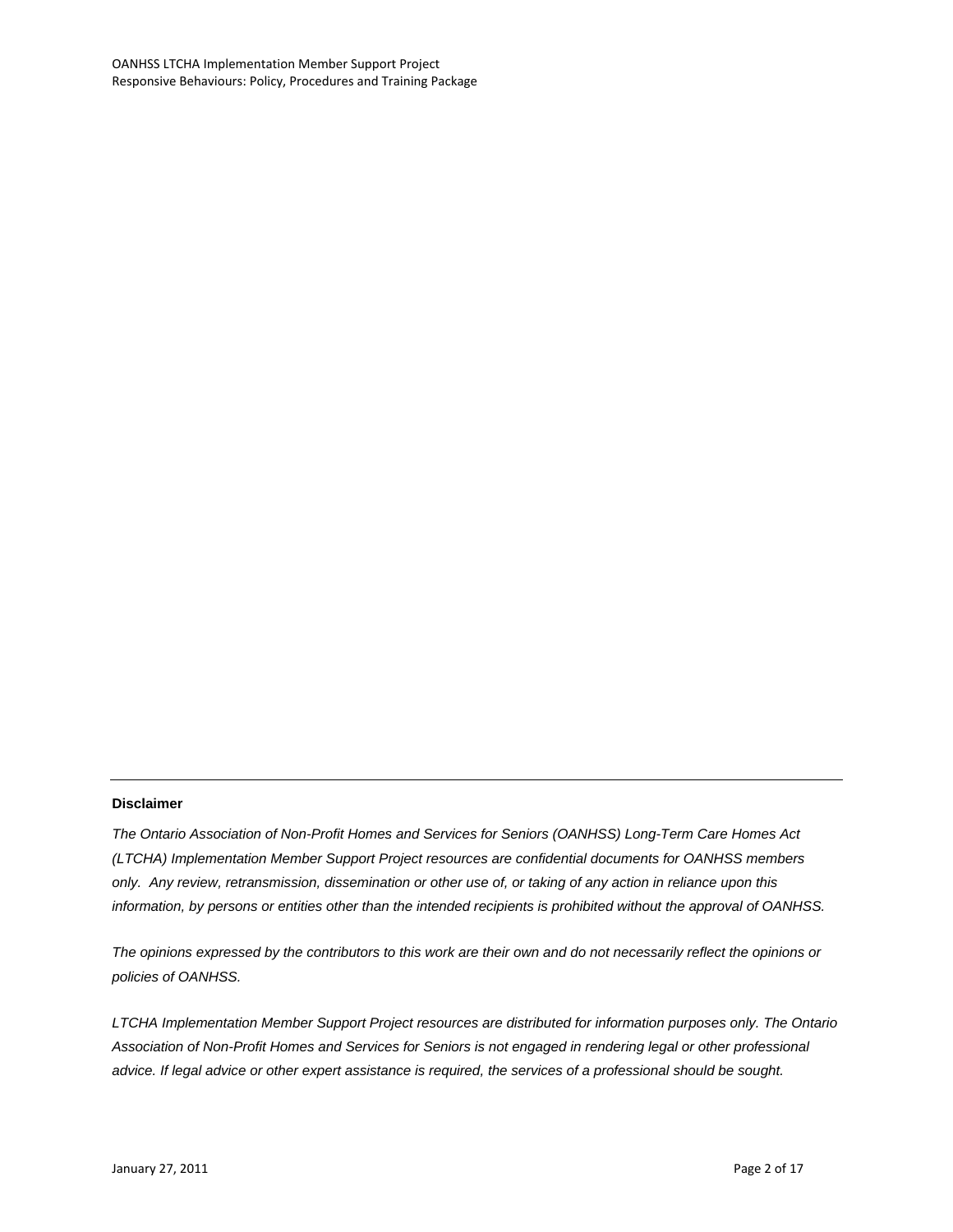### **Table of Contents**

| APPENDIX B: "PUTTING IT ALL TOGETHER" RAI-MDS© AND P.I.E.C.E.S.™ INTEGRATION JOB AID |
|--------------------------------------------------------------------------------------|
|                                                                                      |
|                                                                                      |
|                                                                                      |
| APPENDIX E: ACUTE RESPONSIVE BEHAVIOUR MANAGEMENT - SCREENING DECISION TREE  17      |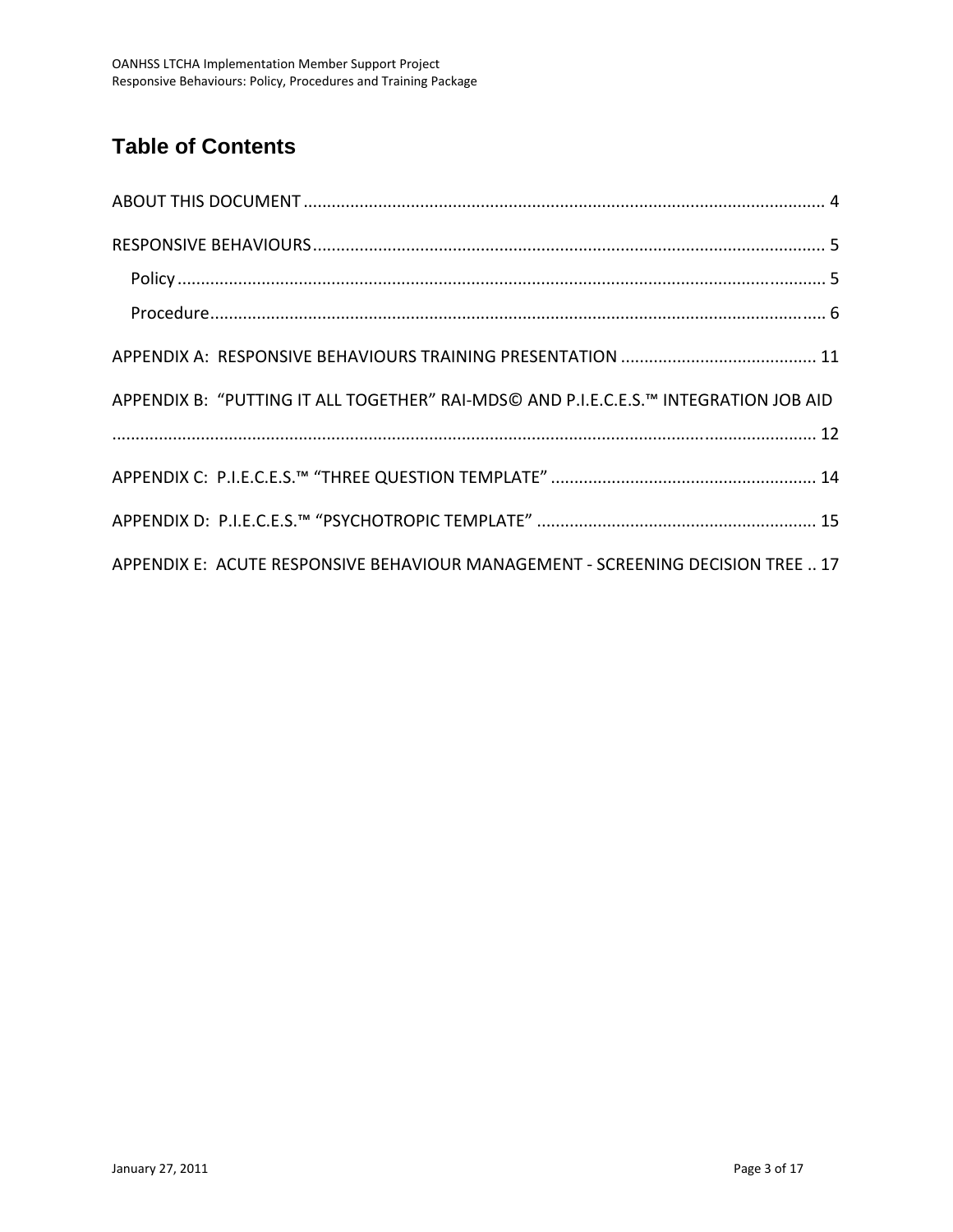### <span id="page-3-0"></span>**ABOUT THIS DOCUMENT**

The development and implementation of a policy and procedures for responsive behaviours is a requirement of Regulation 53 of the *Long-Term Care Homes Act, 2007* (LTCHA). This document contains a sample policy, procedures and staff training materials and tools that meet the minimum requirements of the LTCHA and regulation.

This package is intended to be used as a resource for OANHSS member homes to modify and customize, as appropriate. This material can also be used by homes to review their current policies and procedures and compare content. Please note: The project team have compiled these materials during the fall of 2010, and as a result, the information is based on the guidance available at this time. Members will need to regularly review the Ministry of Health and Long-Term Care (MOHLTC) Quality Inspection Program Mandatory and Triggered Protocols to ensure that internal policies and procedures align to these compliance expectations.

#### **Acknowledgements**

OANHSS gratefully acknowledges the contribution of written practices, resources and tools used in the development of this package from Maureen O'Connell, Psychogeriatric Resource Consultant, Simcoe County, City of Ottawa, Pam Hamilton, Psychogeriatric Resource Consultant Providence Centre in Kingston.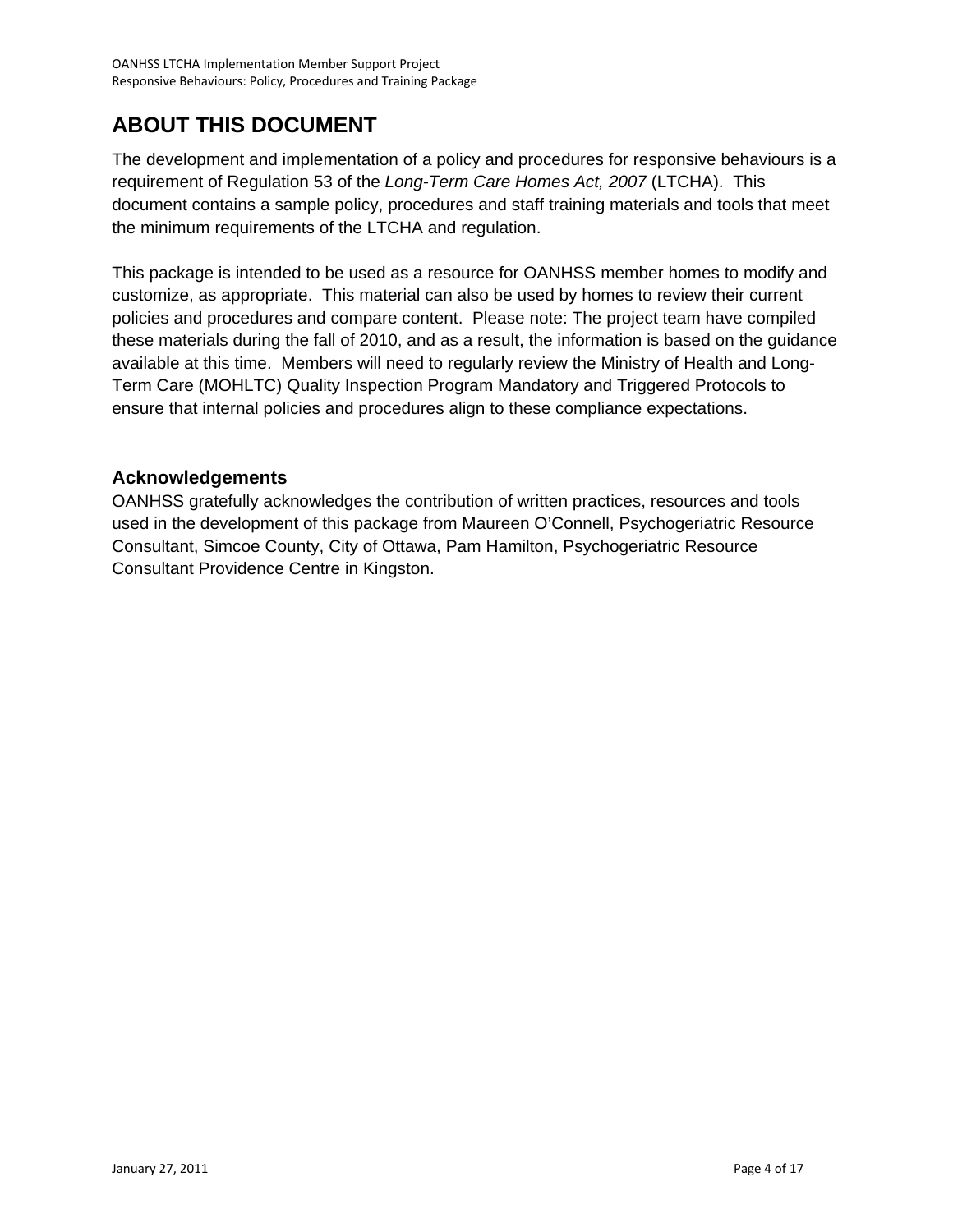# <span id="page-4-0"></span>**RESPONSIVE BEHAVIOURS**

#### **Philosophy**

The fundamental principle of the Long-Term Care Homes Act (LTCHA), 2007, is that a longterm care home is primarily the home of its residents and is to be operated so that it is a place where residents may live with dignity and in security, safety and comfort and have their physical, psychological, social, spiritual and cultural needs adequately met. LTCHA, 2007, c. 8, s. 1.

#### *Policy*

The home is committed to ensuring the needs of residents with responsive behaviours are met.

#### **Preamble**

The term "responsive" behaviours is used to describe a means by which persons with dementia or other conditions may communicate their discomfort with something related to, for example, the physical body (e.g., urinary tract or other infection), social environment (e.g., boredom, invasion of space) or the physical environment (e.g., lighting, noise, busyness). Responsive behaviours can also be 'protective behaviour'. In the past, these behaviours have often been termed "disruptive," "challenging" or "aggressive" and this previous terminology negatively labels residents.

Understanding the sources/underlying causes of responsive behaviours is key to providing the optimal care for a resident. Responsive behaviours often indicate an unmet need a person may have (cognitive, physical, emotional, social, environmental or other need). Or, sometimes behaviours are a response to circumstances within the social or physical environment that may be frustrating, frightening or confusing to a person.

When an individual's responsive behaviours escalate, this can lead to altercations among residents or staff and may be harmful or abusive. Therefore, a key aspect of resident care is to prevent or minimize the situations in which a resident exhibits responsive behaviours. The staff of the home can achieve this preventative approach by integrating the most effective strategies for individual residents into their plan of care, and implement these strategies through a coordinated, interdisciplinary approach.

#### **Definitions**

Responsive Behaviours: actions that may include a resident exhibiting one or more of:

- physically non-aggressive or protective behaviours such as pacing, undressing, handling objects
- physically aggressive or protective behaviours such as spitting, hitting, throwing objects, physical sexual advances
- physically hurting self or others
- verbally non-aggressive or protective behaviour such as verbal complaints, constant requests for attentions
- verbally aggressive or protective behaviour such as cursing, sexual comments
- verbal abuse
- resisting care
- socially inappropriate or disruptive actions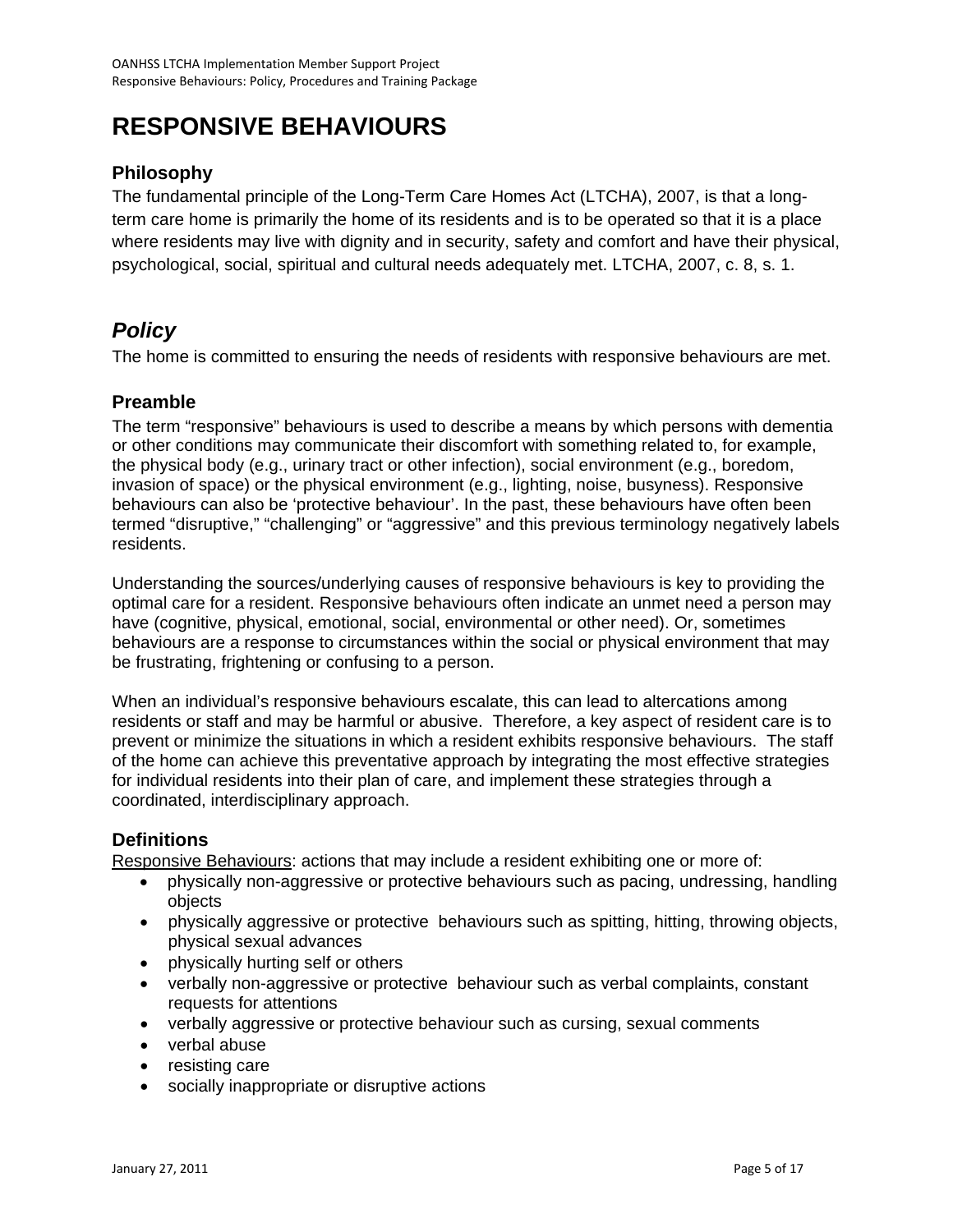- <span id="page-5-0"></span>• difficulty with psychosocial adjustments or symptoms of depression (eg isolation, refusing to eat, withdrawal from usual activity pattern)
- delirium

#### *Procedure*

#### **Prevention**

- 1. Identify the causes and triggers (e.g. environmental such as lighting, social, food, medications, and specific activities) for responsive behaviours, altercations and harmful interactions. This assessment will include clinical assessments to ensure identification of causes of responsive behaviours such as, medication related, or chemically or physiologically based.
- 2. Develop Strategies for Prevention which may include:
	- Environmental Adaptation Strategies such as noise reduction e.g. voice levels, radio, TV, scraping chairs, room temperatures, arrangements and design, lighting that accommodates vision changes, calming aromas, eliminate unpleasant odours
	- Orientation and Training programs for staff, families and volunteers especially on prevention, how to recognize the triggers and strategies to prevent escalation, how to communicate and how to manage a situation which has escalated (e.g. training to avoid particular places, events or circumstances)
	- Awareness, skills and knowledge related to responsive behaviours for staff and contractors
	- Awareness orientation and training for volunteers regarding how to recognize responsive behaviours, how to communicate with residents who exhibit responsive behaviours when involved directly with residents
	- Information for families, people of importance to residents and substitute decision makers related to the home practices related to residents with responsive behaviours
	- In practice, staff and volunteers proactively communicating with residents to prevent and respond to responsive behaviours and potentially harmful interactions
	- Developing interventions to minimize triggers or respond effectively for specific residents and to prevent the escalation of potentially harmful or abusive situations
	- Use of internal and external tools, experts and resources for screening, assessing and developing strategies for managing responsive behaviours.
- 3. Screening Protocols and Tools: Utilise Screening tools and protocols to assist caregivers to understand the cause(s) of a resident's responsive behaviour and to track the patterns of these behaviours. MDS RAI is an example of a screening tool that flags a problem or observation by staff, family and others of changes in a resident's behaviour and potential for altercations between/among residents or staff that may be harmful.

#### **Purpose of Screening**

Screening identifies level of risk associated with the behaviour (potential or imminent) – low, moderate, high; see Appendix E – Acute Responsive Behaviour Management – Screening Decision Tree and may identify behavioural triggers, patterns, contributing factors, environmental factors, type of behaviour, frequency of behaviour, potential for adverse drug reaction causing responsive behaviour, potential for altercations between residents.

Risks identified may include: e.g. elopement, or leaving the home without staff knowledge, roaming, imminent physical harm, (fire, falls, knives/sharp objects, firearms), suicidal ideation,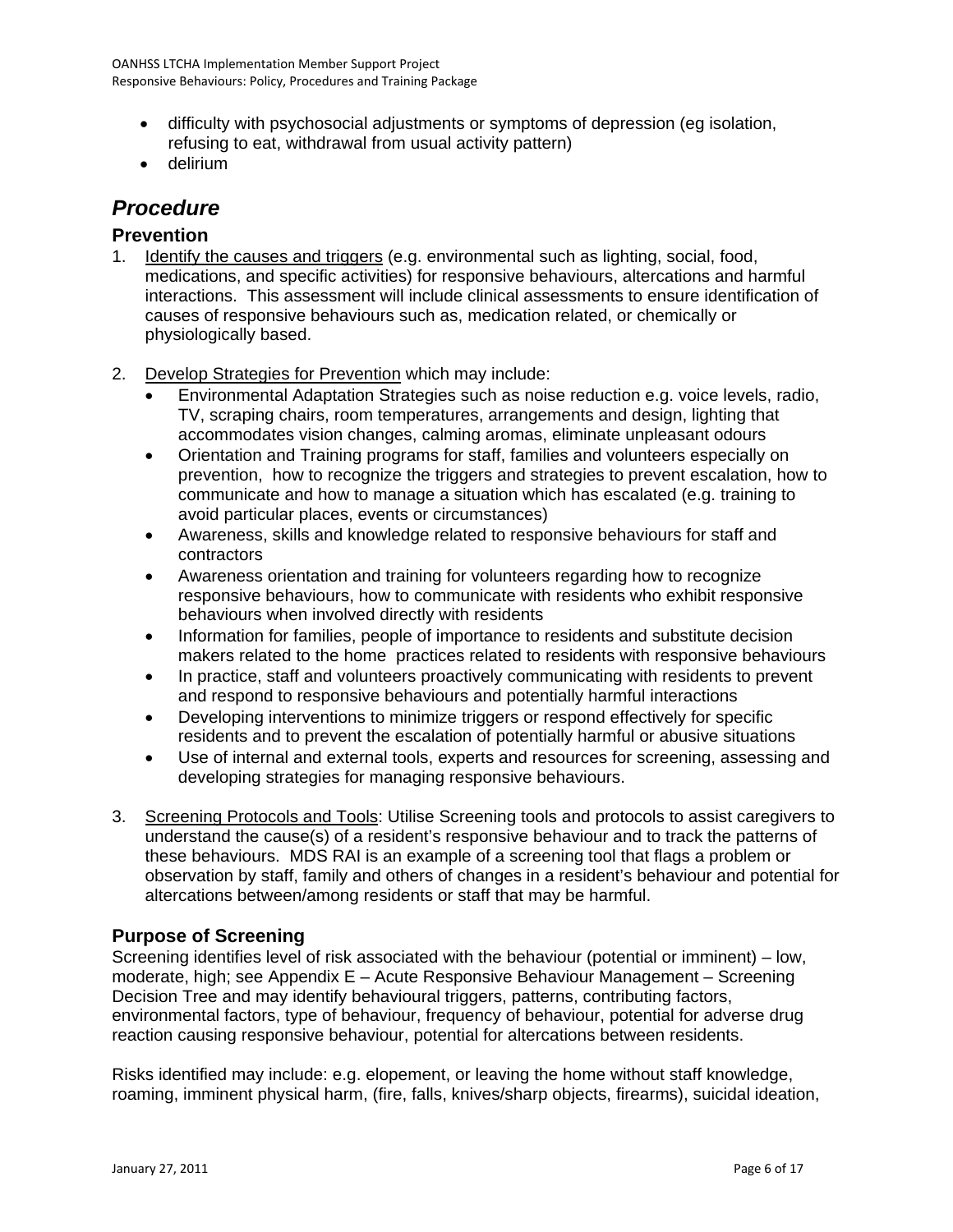deteriorating relationship with staff/family, risk of fuelling another resident's behaviour, smoking, and substance misuse. High risk situations may require one to one staffing or transferring the resident to the hospital emergency department.

#### *Refer to Appendix E - ACUTE RESPONSIVE BEHAVIOUR MANAGEMENT - SCREENING DECISION TREE*

Screening Tools may include:

- Putting it All Together P.I.E.C.E.S.™/RAI-MDS Job Aid (see Appendix B)
- Dementia Observation System
- Cornell Scale for depression
- Cohen Mansfield Agitation Inventory
- P.I.E.C.E.S.™ "Three Question template" (see Appendix C)
- P.I.E.C.E.S.™"Psychotropic Template" (see Appendix D).

See www.**pieces**[canada.com/pdf/Resources](http://www.piecescanada.com/pdf/Resources)*,* for all P.I.E.C.E.S.™ tools + "putting it all together" user guidelines. All of these tools aid the interdisciplinary team to assess, communicate and co-ordinate the support the resident in the most effective manner possible.

#### **Assessment**

More in depth **interdisciplinary** assessments are carried out to integrate assessment findings and collaboratively problem solve for possible solutions)

- MDS RAI historical perspective
- P.I.E.C.E.S. ™ Information
- CCAC (MDS HC)
- Family/SDM
- Possible causes of behavior to be investigated further e.g. medications, urinary tract infection
- Is the resident hallucinating and acting on beliefs, tormented by beliefs?
- Is the behaviour disturbing to others?
- Is the responsive behavior manageable in the present setting?

*Note*: The home may establish a Responsive Behaviour Team which may include: P.I.E.C.E.S.™ internal resource staff, Personal Support Workers, Registered Nurses, Registered Practical Nurses, senior management, Pharmacist, Life Enrichment/Recreation/Therapies, Dietary, Housekeeping, RAI Coordinator. This team may also include other external specialty resources such as Psychogeriatric Resource Consultant and/or Specialized Outreach Teams.

#### **Plan of Care**

Establish resident focused, interdisciplinary goals and strategies to ensure resident well being and quality of life and resident/interdisciplinary team safety based on assessment findings.

- Adapt strategies for the individual that respond to triggers and responsive behaviour. Consider the following strategies:
	- meaningful, purposeful, activity participation (e.g., photo albums, physical activity such as a walk, baking, sanding wood, dusting, delivering mail, activities that bring familiarity and enjoyment e.g. singing, dancing, attending church, etc.)
	- social interaction (e.g., sitting and talking with a person including active listening to the persons needs or struggles)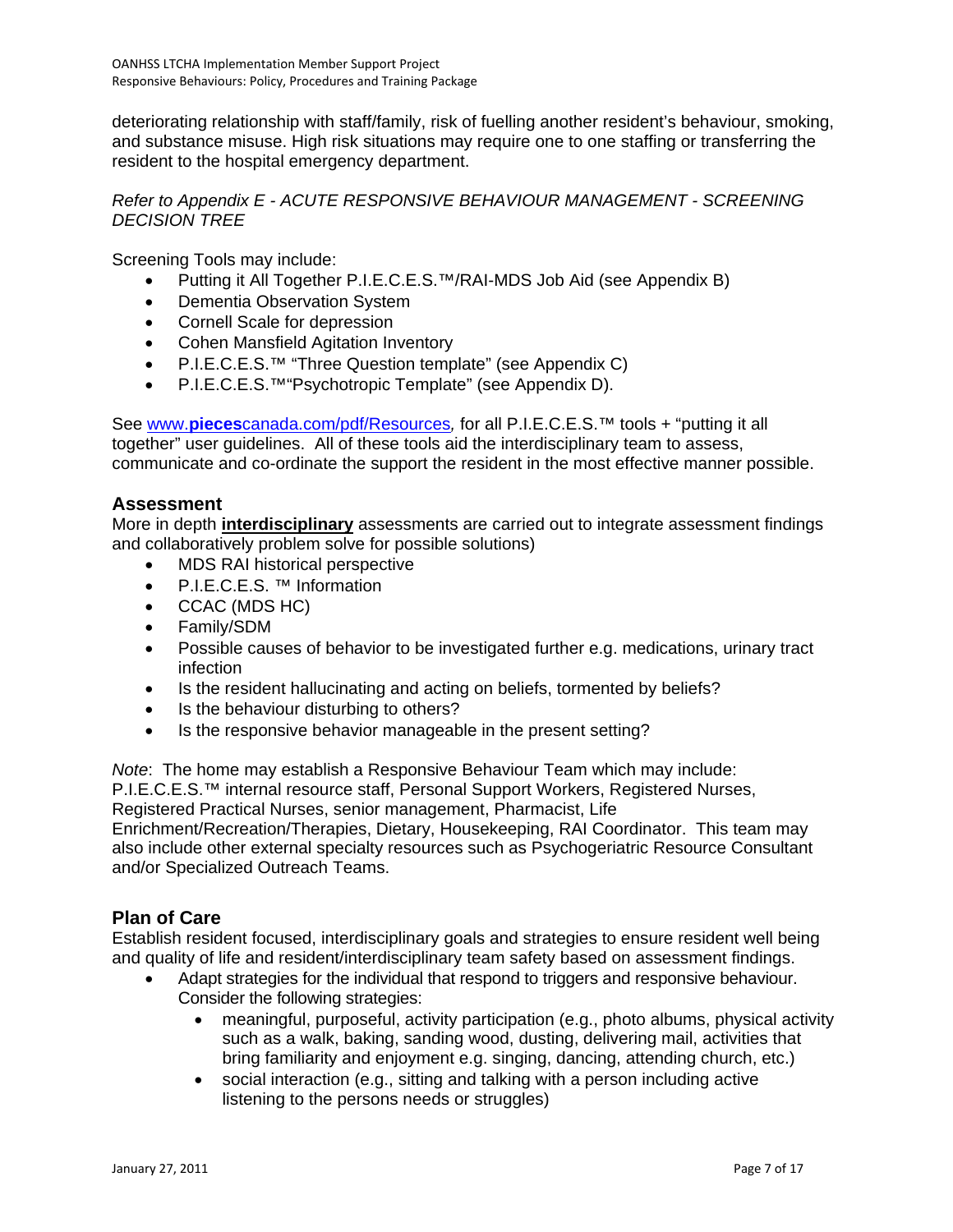- environmental intervention (e.g., removes noise/distraction, change lighting, prevent unpleasant odours, use suitable aromas or seating, etc.)
- varying strategies for different times of day or night (e.g., late afternoon or evening)
- Integrate evidence–based strategies such as **GENTLECARE ™** approaches, Gentle Persuasive Approach techniques, to address specific behaviour as well as observing for triggers, method of communication, removing from certain situations, rest period, activity periods
- Procedures to minimize the risk of altercations (between residents or staff) or responsive behaviours for staff or residents who are at risk of harm or who may have been harmed
- Medications to prevent and manage responsive behaviours may be considered, after all other treatment alternatives have been tried and eliminated as a solution
- Strategies to address in depth assessment findings e.g. pain, infection, anxiety
	- Observe for escalation of responsive behavior from anxious ->verbal-> physical
	- Include techniques such as calming activity, redirection, diversion, reassurance, do nothing, do not argue with the person, etc.

#### **Monitoring and Communication**

Observe and document the resident's response to the care plan strategies, this can include:

- observation and documenting observations in charts and progress notes
- regular re-assessment using MDS-RAI 2.0
- medications dose, effectiveness and any negative reactions

All staff should be informed at the beginning of each shift when residents require heightened monitoring. Any new responsive behaviours and any behaviours that may cause risk to the resident or others should also be communicated to staff.

#### **Referral Protocols**

Methods of referral will vary according to residents' needs, referral practices and/or availability of specialized experts.

These referrals are appropriate when the resident's condition is very complex, when there is an imminent risk of harm, or when a psychiatric condition is suspected. Specialized service referrals can be directed to:

- services such as a Psychogeriatric Resource Consultant who can provide support, advice, staff or family education related to residents.
- services any time for assistance with care planning, difficulty finding solutions particularly when resident is at imminent risk of harm
- a Clinical Pharmacist regarding medications
- the Physician in an emergency situation for Form 1 (i.e. an application for a psychiatric assessment)
- Geriatricians or to Geriatric Psychiatrist
- other sources as required

#### **Follow up and Evaluation**

Individual Resident: follow up according to assessed needs and the care plan; reassess every 6 months at a minimum.

- MDS RAI outcome scales
- Staff recording resident's response to interventions making changes if required.

Home Policy and Practices: evaluate and update at least annually in keeping with evidence based practices or if there are none, prevailing practices.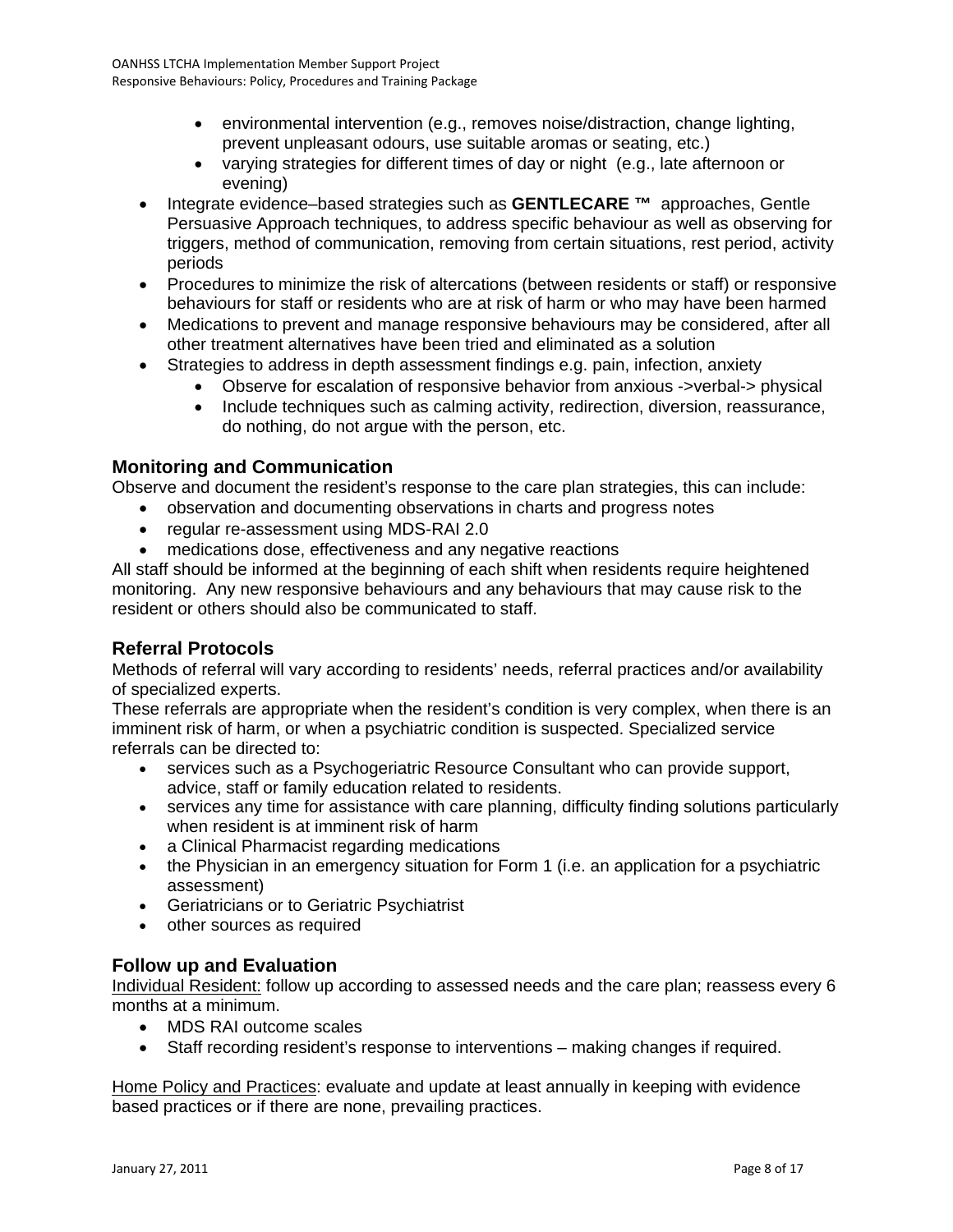*Possible Indicators* 

- Trends in the types, numbers and frequency of occurrences of responsive behaviours
- Use of tools/compare scores such as Putting it all Together or Cohen Mansfied, Inventory, behavior monitoring charts
- Trends in MDS RAI 2.0 data and outcome scores
- Quality Reporting Indicators e.g. Incident reports, Critical incident reports, use of chemical restraints, number of staff, contractors and volunteers receiving training.

#### **Documentation**

Individual Resident: assessment, interventions, resident's response to the interventions, reassessment, plan of care revisions, flow sheets. If resident's behaviour results in harm to others a Critical Incident Report to the Ministry of Health and Long-Term Care is required.

Home: a written record of the annual evaluation, who participated in this evaluation, and a summary of the types of changes made (and when) as a result of the evaluation.

#### **Orientation and Training**

All staff, contractors providing direct care and volunteers must be oriented prior to assuming their job responsibilities and retrained annually in caring for persons with responsive behaviours and behavior management.

- 1. Education Planning: suggested tool The Dementia Education Needs Assessment (DENA) found at<http://akeontario.editme.com/DENA> with the following structure:
	- 1. What is this Home's educational 'need' with respect to dementia care?
		- a. Critical issues?
		- b. Staff development?
	- 2. What are the gaps that you would like to fill?
		- a. Who have you consulted internally? (P.I.E.C.E.S. ™ trained staff, front-line staff, Health and Safety committee)
		- b. Who have you consulted externally? (Psychogeriatric Resource Consultant, Best Practice resources, etc)
	- 3. Education Readiness of Staff
	- 4. Selecting the most appropriate educational program for the organization.

#### 2. Responsive Behaviours Orientation and Training by target audiences

All staff: *Basic knowledge of dementia, common symptoms* 

- P.I.E.C.E.S.™ Enabler, Job Ai[d www.](http://www.piecescanada.com/pdf/Resources)**[pieces](http://www.piecescanada.com/pdf/Resources)**[canada.com/pdf/Resources](http://www.piecescanada.com/pdf/Resources)
- use of "Me & U-First" e-modules at [www.u-first.ca](http://www.u-first.ca/) (English and French)

#### Front line staff: *Enhanced knowledge of dementia*

- U-First "face to face" training at [www.u-first.ca](http://www.u-first.ca/)
- Gentle Persuasive Approach (GPA) www.rgpc.ca

Registered staff: *Enhanced knowledge of dementia, leading the team* 

• P.I.E.C.E.S.<sup>™</sup> program, U-First or Gentle Persuasive Approach

Management Staff*: Enhanced knowledge of dementia* 

• P.I.E.C.E.S.™ Enabler, other coaching programs.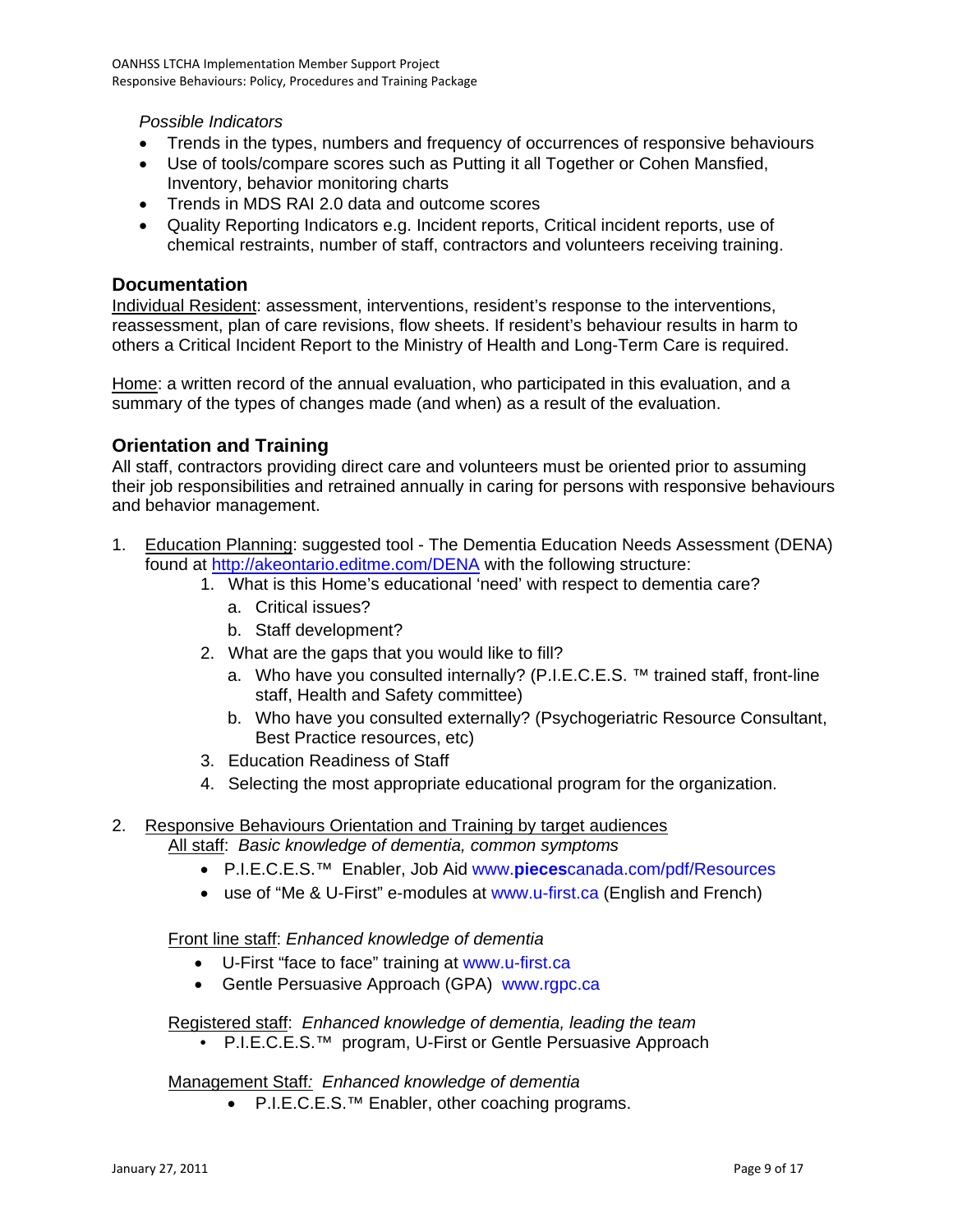- 3. M*y Guide for Living with Dementia -* [www.dementianetworksc.org/myguide](http://www.dementianetworksc.org/myguide)
- 4. Resource for educational materials Contact Information: Murray Alzheimer Research and Education Program Faculty of Applied Health Sciences University of Waterloo Waterloo, ON N2L 3G1 Website: [www.marep.uwaterloo.ca](http://www.marep.uwaterloo.ca/)
- 5. **GENTLECARE ™** Website: [www.gentlecare.com](http://www.gentlecare.com/)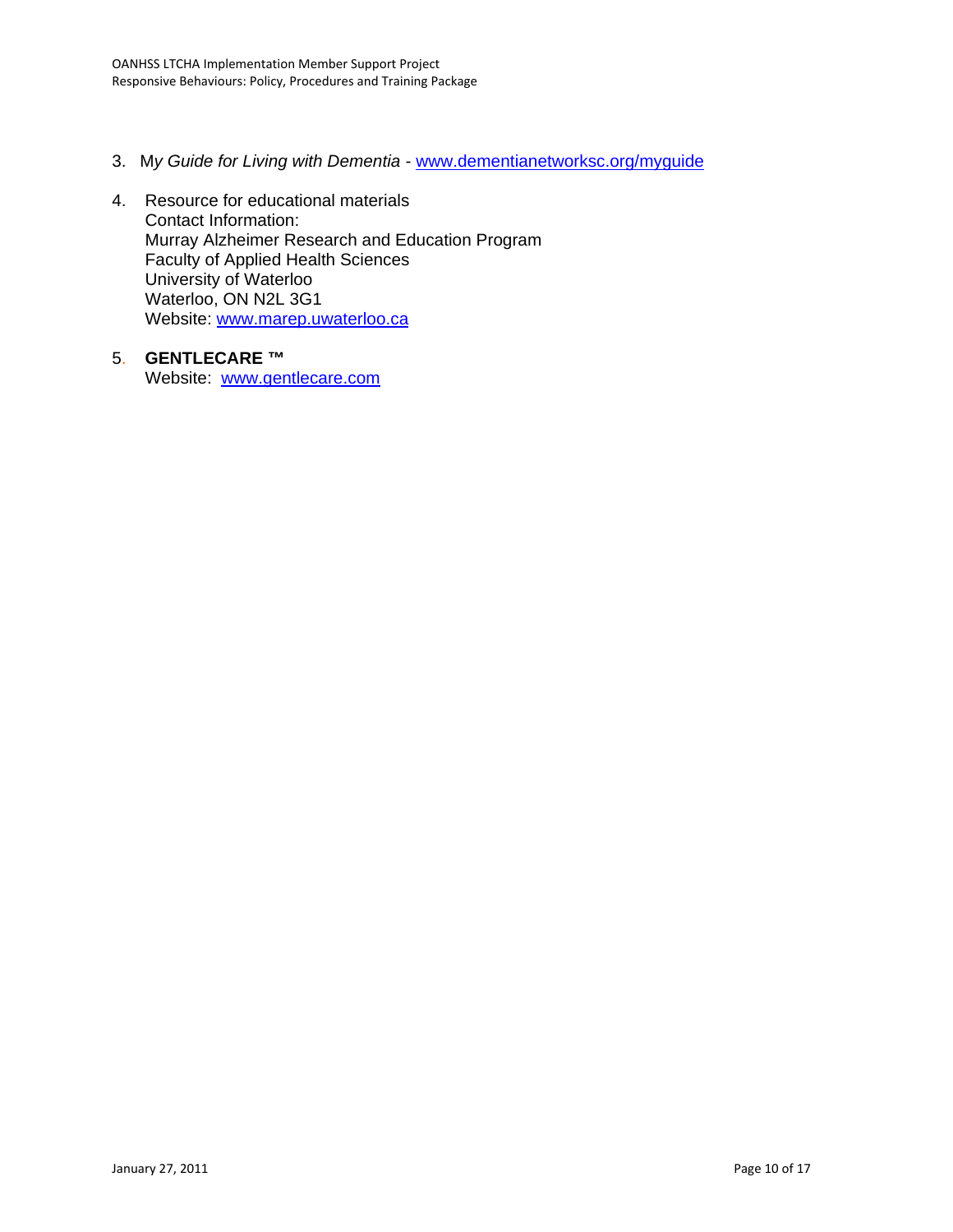# <span id="page-10-0"></span>**APPENDIX A: RESPONSIVE BEHAVIOURS TRAINING PRESENTATION**

For Appendix A: Responsive Behaviours Training Presentation see attached Microsoft PowerPoint presentation included in this package.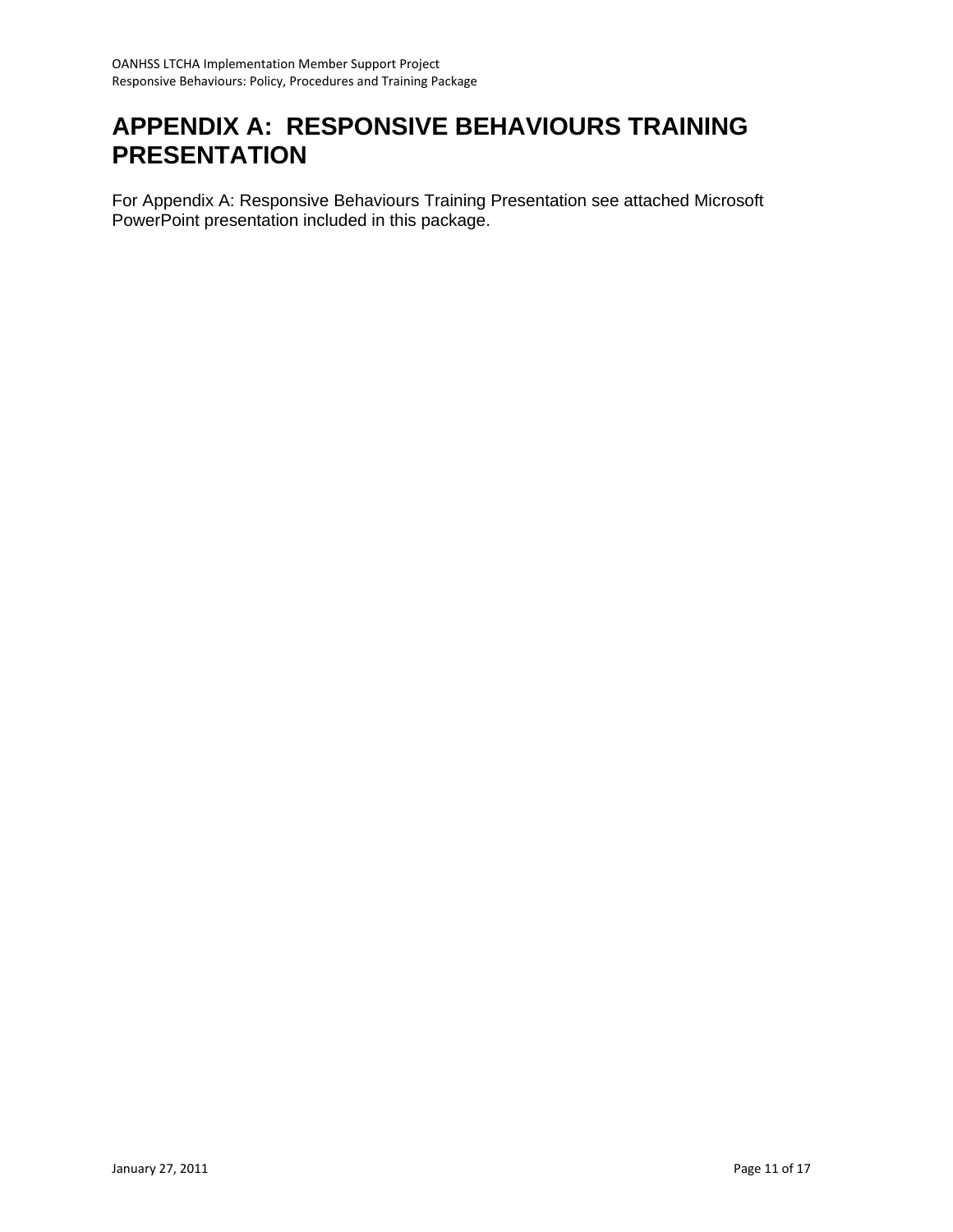# **APPENDIX B: "PUTTING IT ALL TOGETHER" RAI-MDS© AND P.I.E.C.E.S.™ INTEGRATION JOB AID**

The information captured in the Resident Assessment Instrument-Minimum Data Set (RAI-MDS) and the (P.I.E.C.E.S.) (Physical, Intellectual, Emotional, Capabilities, Environment, Social) Framework can be integrated to enhance the person's and his/her TEAM care planning process and eliminate unnecessary assessment duplication.

#### RAI-MDS<sup>®</sup> and P.I.E.C.E.S.<sup>™</sup> Integration

#### The RAI-MDS and the P.I.E.C.E.S. Framework both:

- $\checkmark$  Foster an interdisciplinary, personcentered approach to care;
- $\checkmark$  Are grounded in the principles of seeking effective intervention and evaluation for care planning; and
- $\checkmark$  Facilitate appropriate referrals such as:
	- Referral to the P.I.E.C.E.S. Resource Staff team members:
	- $-$  Referral to the PRC;
	- Referral to other interdisciplinary partners such as Psychogeriatric Outreach; Palliative Care, Pain Consultant; Stroke Strategy team, rehabilitation partners, Alzheimer Society

#### The RAI-MDS and P.L.E.C.E.S. Framework - How Do They Connect?

- 1. The most recent RAI-MDS assessment, the CAPs<sup>1</sup>, and Outcome Measures provide evidence-based information to inform the PIFCFS 3-Question Assessment Framework for those "IN the MOMENT" situations that occur when a person is experiencing an acute change between RAI-MDS assessments.
	- i) "What has changed?" - What was the person's status on the most recent assessment? What's different now?
	- ii) "What are the RISKS and possible causes?" - What were the risks identified on the most recent assessment? What are they now?
- "What is the action?" What iii) interventions were in place to address a triggered CAP for the most recent assessment? Is there a need for changes in the intervention(s) now?
- 2. If a person is experiencing an acute change situation, the P.I.E.C.E.S. Assessment Framework may assist in addressing the care needs "IN the MOMENT" and in determining the need for a full RAI-MDS "Significant Change" assessment.
- 3. The P.I.E.C.E.S. Assessment Framework can be used to assist with care planning when CAPs are triggered (e.g., Delirium, Cognitive Loss, Behaviour, Mood, and Pain) during routine assessments.
- 4. The completion of a RAI-MDS assessment may prompt the need for more specialized assessment using the P.I.E.C.E.S. Assessment Framework and/or referral to PRC or other interdisciplinary partners.
- 5. Intervention(s) initiated as part of a P.I.E.C.E.S. assessment and team discussions can be evaluated by comparing the RAI-MDS Outcome Measures from the "before and after intervention".

Two models that provide examples of P.I.E.C.E.S. and RAI integration are shown on the flip side of this page. They may be adopted or customized to an organization's standards and policies for practice.

<span id="page-11-0"></span><sup>&</sup>lt;sup>1</sup> Clinical Assessment Protocols were released by CIHI May 2008. Jurisdictions that have not implemented CAPs may continue to use Resident Assessment Protocols (RAPs) for the RAI 2.0 and Client Assessment Protocols (CAPs) for the RAI-HC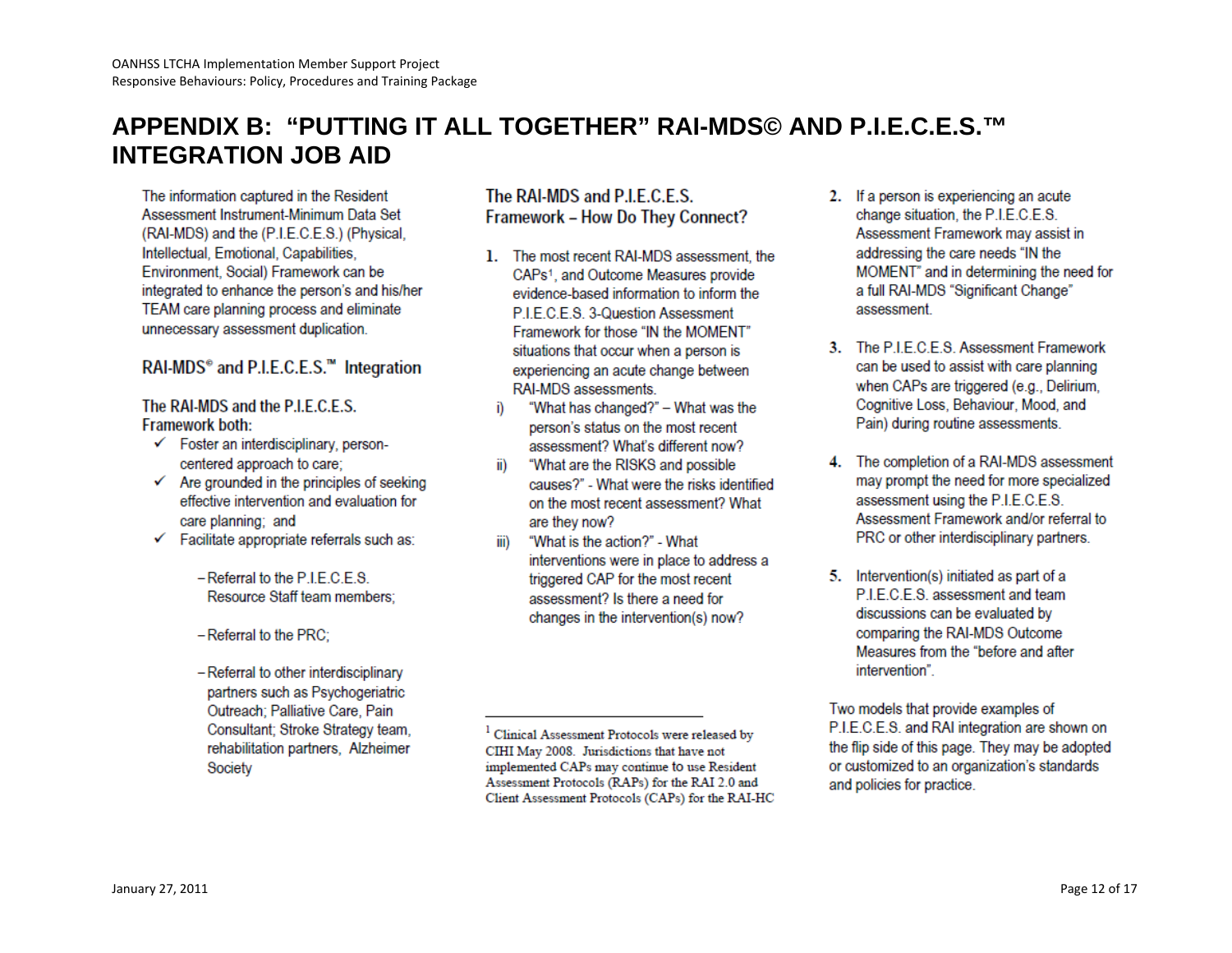### **APPENDIX B: "PUTTING IT ALL TOGETHER" RAI-MDS© AND P.I.E.C.E.S.™ INTEGRATION JOB AID…cont'd**



Developed by Stayner Nursing Home, Stayner, Ordeno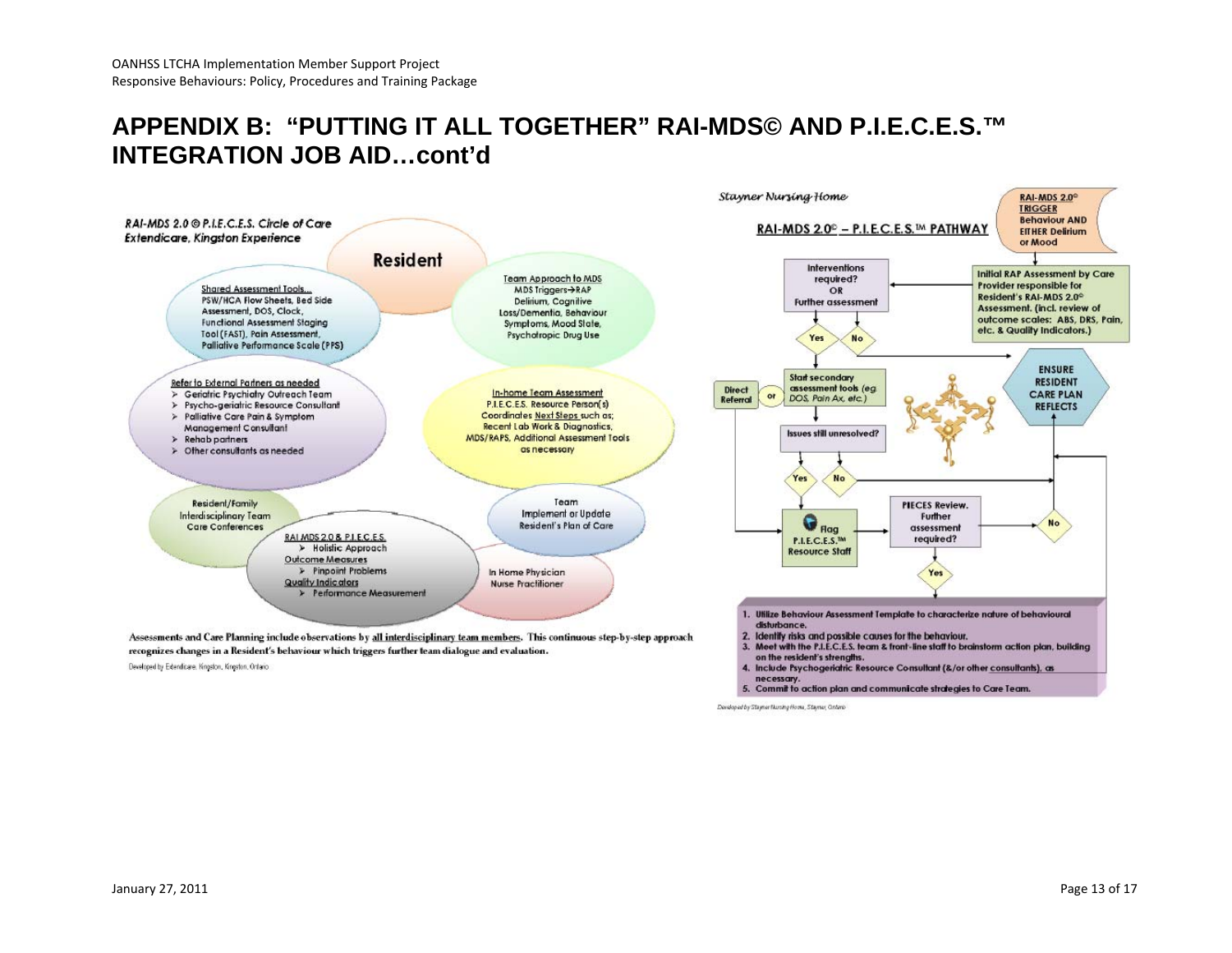# **APPENDIX C: P.I.E.C.E.S.™ "THREE QUESTION TEMPLATE"**

<span id="page-13-0"></span>For Appendix C: P.I.E.C.E.S.™ "Three Question Template", see attached PDF included in this package.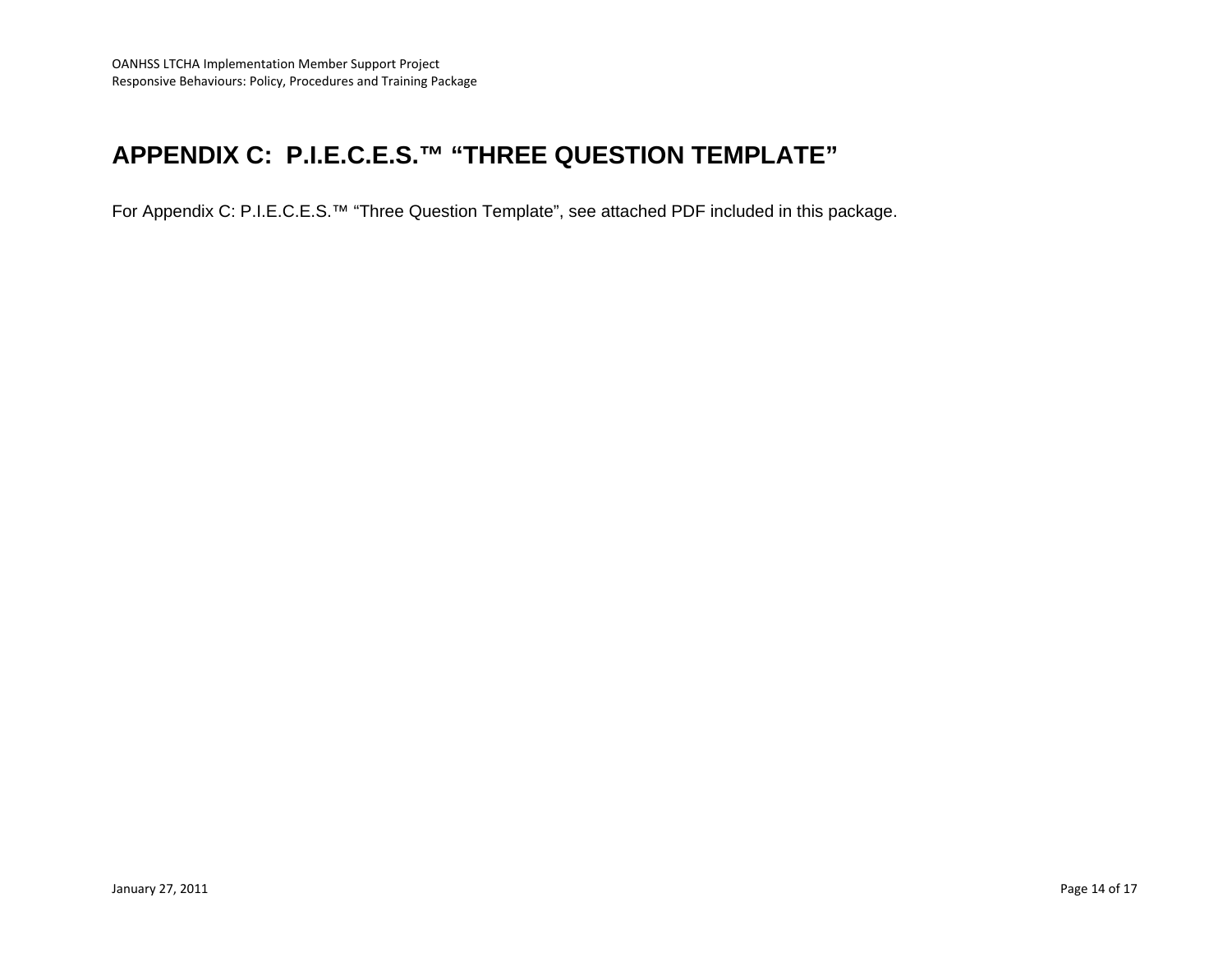# **APPENDIX D: P.I.E.C.E.S.™ "PSYCHOTROPIC TEMPLATE"**

Three-Question Framework for Selection and the Detection, Monitoring the Use, Risk, and Benefits of Psychotropics 1. When should a psychotropic be used or considered? **Important Note:** 2. How do I select the right medication?

3. How do I monitor the response and side effects (with person, family, providers)?

Are the benefits outweighing the risks and side effects (to this treatment vs. other treatments)' ☑ How long is the medication to be used, and when is it to be reviewed?

☑ What are the indicators for increasing or decreasing the medication?

Withdrawal symptoms are associated with many psychoactives, including SSRIs (flu-like symptoms). The dose must be reduced slowly and the status monitored closely.

If no response, consider non-adherence, wrong diagnosis, wrong dose, or not enough time.

<span id="page-14-0"></span>

| <b>CLASS</b>     | Preferred choices, starting doses                                                                                                                                                                               | <b>Side Effects</b>                                                                                                                                                                                               | Notes & max. recomm. doses                                                                                                                                                                                       |
|------------------|-----------------------------------------------------------------------------------------------------------------------------------------------------------------------------------------------------------------|-------------------------------------------------------------------------------------------------------------------------------------------------------------------------------------------------------------------|------------------------------------------------------------------------------------------------------------------------------------------------------------------------------------------------------------------|
| <b>SSRI</b>      | Citalopram (10 mg), Escitalopram<br>(5-10 mg), Setraline (25 mg):<br>preferred<br>Paroxetine, fluoxetine, fluvoxamine:<br>more common or severe drug<br>interactions; prolonged side effects<br>with fluoxetine | Headache, Agitation, Nausea, Diarrhea<br>Sweating, Somnolence<br><b>HANDS</b><br>Monitor for hyponatremia.<br>Anticholinergic effects: paroxetine                                                                 |                                                                                                                                                                                                                  |
| <b>SNRI</b>      | Venlafaxine (37.5 mg)                                                                                                                                                                                           | Headache, nausea, elevated BP in higher doses.                                                                                                                                                                    | Watch for suicidal risk when "energy" increased<br>but still despondent. Max. recommended dose:<br>300 mg daily                                                                                                  |
|                  | Duloxetine (Start dose 30 to 60 mg)                                                                                                                                                                             | Dry mouth, Appetite loss, Nausea, Constipation<br>Equilibrium (dizziness), Somnolence or<br><b>DANCES</b><br>sleep disturbance                                                                                    | Not for use with persons with liver disease and/<br>or severe kidney problems, uncontrolled<br>glaucoma. Watch for drug-drug interaction (i.e.<br>not with fluvoxamine. MAOI some antibiotics i.e.<br>Cipro etc) |
| <b>NASA</b>      | Mirtazapine (15 mg)                                                                                                                                                                                             | Dry mouth, drowsiness, weight gain, dizziness: mild<br>anticholinergic activity                                                                                                                                   | Weight gain can be substantial. Maximum<br>recomm. Dose: 45 mg                                                                                                                                                   |
| <b>NDRI</b>      | Bupropion (100 mg)                                                                                                                                                                                              | Seizures, Headache, Agitation, Rash,<br><b>SHARES</b><br>Emesis, Sleep disturbance                                                                                                                                | Maximum recommended dose:<br>150 mg BID                                                                                                                                                                          |
| <b>SARI</b>      | Trazodone (25-50 mg)                                                                                                                                                                                            | Drowsiness and orthostatic hypotension                                                                                                                                                                            | Used more for sedation than for antidepressant<br>effect. Effects last approx. 4 hours                                                                                                                           |
| <b>RIMA</b>      | Moclobemide (150 mg)                                                                                                                                                                                            | Monitor for hypotension. When combined with MAO-B<br>(Eldepryl), MAOI diet/full precautions needed                                                                                                                | In doses up to 600 mg per day, no dietary<br>precautions required. Given<br>BID from 300 mg to 600 mg daily                                                                                                      |
| <b>STIMULANT</b> | Methylphenidate (5 mg in morning)                                                                                                                                                                               | Cardiovascular risks: high BP, agitation, sleeplessness                                                                                                                                                           | Usually not a first line treatment                                                                                                                                                                               |
| <b>TRICYCLIC</b> | Avoid most TCAs, Nortriptyline or<br>Deipramine may be considered in<br>treatment resistant depression                                                                                                          | (C)ardiovascular: Orthostatic hypotension<br>(dizziness), falls, ↑ pulse rate<br>3 C's<br>Anti(C)holinergic: Urinary retention<br>constipation, dry mouth, blurred vision<br>(C)onfusion: Monitor with the C.A.M. | Usually not a first line treatment                                                                                                                                                                               |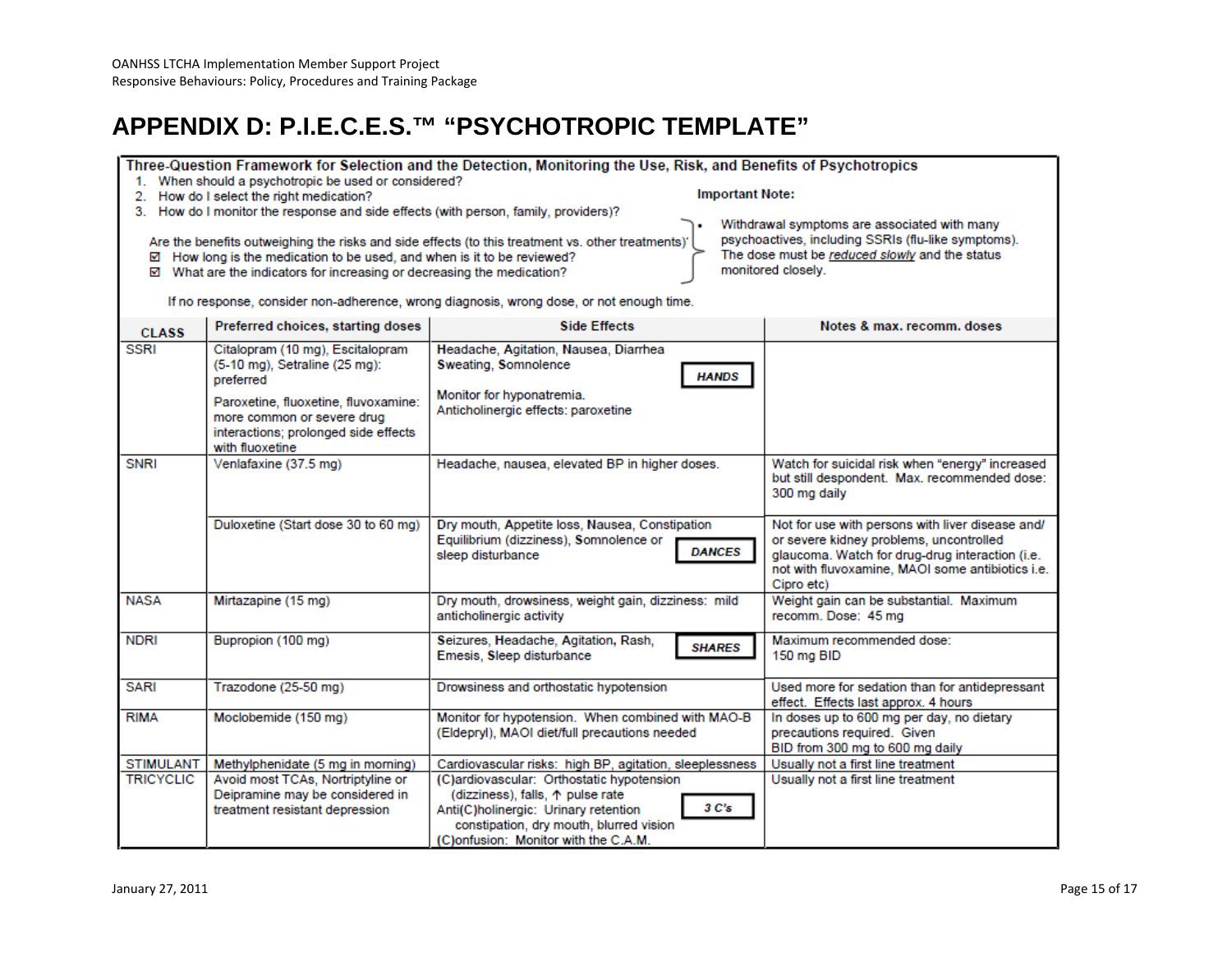# **APPENDIX D: P.I.E.C.E.S.™ "PSYCHOTROPIC TEMPLATE"…Cont'd**

| <b>Atypical Antipsychotics</b>                                                                                                                    |                                                         | Newer Antipsychotics - Side Effects to Monitor                                                                                                                                                                                                                                                                                                |                                                                                                                                                                                                                                                | <b>Clinical Response</b>                                                                                                   |                                                                                                                                                                                                                                                                                                                                                                                                                                                              |
|---------------------------------------------------------------------------------------------------------------------------------------------------|---------------------------------------------------------|-----------------------------------------------------------------------------------------------------------------------------------------------------------------------------------------------------------------------------------------------------------------------------------------------------------------------------------------------|------------------------------------------------------------------------------------------------------------------------------------------------------------------------------------------------------------------------------------------------|----------------------------------------------------------------------------------------------------------------------------|--------------------------------------------------------------------------------------------------------------------------------------------------------------------------------------------------------------------------------------------------------------------------------------------------------------------------------------------------------------------------------------------------------------------------------------------------------------|
| <b>Advantages of New Antipsychotics</b><br>Less EPS<br>Less risk of developing tardive dyskinesia<br>Less cognitive effects<br>May stabilize mood | Common<br>Olanzapine<br>Risperidone                     | Dizziness, Agitation (early), Somnolence, Hypotension<br>May cause weight gain<br>May cause tachycardia, with higher doses - EPS<br><b>DASH</b><br>Quetiapine-Watch for sedation<br><b>Cautions:</b><br>Lipid increases<br>٠<br>Insulin resistance (glucose changes)<br>٠<br>Weight gain<br>٠<br>Potential cardiovascular events<br>$\bullet$ |                                                                                                                                                                                                                                                |                                                                                                                            | The clinical factors to monitor include the<br>7 parameters of delusion:<br>Dangerous, threatening<br>1.<br>2.<br>Distressing to self<br><b>Initial</b><br>3.<br>Disturbing to others<br>4.<br>Direct Action, if acting on them<br>5.<br>JeoparDizing independence<br>6.<br><b>Distant or present</b><br>Later<br>Definite (fixed) vs insight<br>7.<br>Tranquilizing effect usually occurs<br>early; however, resolution of psychosis may take<br>1-2 months |
| Traditional antipsychotics or neuroloeptics                                                                                                       |                                                         | <b>Traditional Antipsychotics - Side Effects to Monitor</b>                                                                                                                                                                                                                                                                                   |                                                                                                                                                                                                                                                | <b>Mainly used if delirium</b>                                                                                             |                                                                                                                                                                                                                                                                                                                                                                                                                                                              |
| High potency<br>Mid potency<br>Low potency                                                                                                        | Haloperidol<br>Loxapine, Perphenazine<br>Chlorpromazine | Constriction: EPS: rigidity, tremors, showed movements, drooling, leaning<br>٠<br>to one side, parkinsonian gait and falls<br>4C's<br>Less EPS but more anti-cholinergic than haloperidol<br>٠<br>Anti-Cholinergic side effects, Confusion, Cardiovascular side effects<br>٠                                                                  |                                                                                                                                                                                                                                                |                                                                                                                            | In general, should be avoided                                                                                                                                                                                                                                                                                                                                                                                                                                |
| If it is an anxiolytic, what class is it?                                                                                                         |                                                         | <b>Side Effects to Monitor</b>                                                                                                                                                                                                                                                                                                                |                                                                                                                                                                                                                                                | <b>Response</b>                                                                                                            |                                                                                                                                                                                                                                                                                                                                                                                                                                                              |
| Lorazepam, Oxazepam,<br>Benzodiazepine<br>Alprazolam, Temazepam,<br>Clonazepam                                                                    |                                                         | Confusion and memory problems, ataxia (poor balance) and falls, disinhibition<br>leading to inappropriate or aggressive behaviour                                                                                                                                                                                                             |                                                                                                                                                                                                                                                | decreased agitation and anxiety<br>Rapid response within 1-2 hours<br>٠<br>Best in panic attacks or catastrophic reactions |                                                                                                                                                                                                                                                                                                                                                                                                                                                              |
| Mood stabilizers                                                                                                                                  |                                                         | <b>Side Effects to Monitor</b>                                                                                                                                                                                                                                                                                                                |                                                                                                                                                                                                                                                | <b>Response</b>                                                                                                            |                                                                                                                                                                                                                                                                                                                                                                                                                                                              |
| <b>Lithium Carbonate</b><br>Antiepileptic<br>Na Valproate.                                                                                        |                                                         | Ataxia and falls, confusion, weakness, diarrhea usually when serum level is<br>greater than 0.8 mmol/L<br>some GI upset in early treatment. Polyuria, tremor may occur at therapeutic<br>doses. Maintain serum levels between 0.4 to 0.7 mMol/L<br>Sedation, ataxia, nausea; if there is bruising or bleeding of any type,                    |                                                                                                                                                                                                                                                |                                                                                                                            | stabilization of mood and behaviour within 2-4<br>٠<br>weeks at therapeutic dose/level<br>Mostly used when previous recurrent mood<br>disorder, particularly bipolar illness<br>May be considered in lability of mood and<br>٠                                                                                                                                                                                                                               |
| Carbamazepine, Lamotrigine                                                                                                                        |                                                         | call physician. Check if drug levels and blood work done regularly (liver,<br>hematology). Watch for rashes particularly with Lamotrigine.                                                                                                                                                                                                    |                                                                                                                                                                                                                                                |                                                                                                                            | behavioural problems in dementia                                                                                                                                                                                                                                                                                                                                                                                                                             |
| <b>Drugs to treat Dementia</b>                                                                                                                    |                                                         | <b>Side Effects to Monitor</b>                                                                                                                                                                                                                                                                                                                |                                                                                                                                                                                                                                                | Response                                                                                                                   |                                                                                                                                                                                                                                                                                                                                                                                                                                                              |
| Cholinesterase<br><i>inhibitors</i>                                                                                                               | Donepezil, Rivastigmine,<br>Galantamine                 | Muscle cramp, Insomnia, Nausea, Diarrhea and weight loss<br>Slow pulse, heart block, peptic                                                                                                                                                                                                                                                   |                                                                                                                                                                                                                                                | MIND                                                                                                                       | Improve or prevent decline in ADLs, Behaviour,<br>Cognition, and Decrease caregiver time<br>(ABCD)                                                                                                                                                                                                                                                                                                                                                           |
| <b>Cognitive Enhancers (Potential Problems)</b><br><b>Breathing Problem</b><br>Nausea and peptic ulcer                                            |                                                         | Seizures<br>Low pulse (bradycardia)                                                                                                                                                                                                                                                                                                           | Pam Hamilton BA Curriculum and Clinical and Education Consultant.<br>Joanne Collins, RSW, Curriculum and Education Consultant> Nova Socita Coordinator,<br>J. Kenneth LeClair MD, FRCP(C). Clinical Advisor, Curriculum & Education Consultant |                                                                                                                            | © P.I.E.C.E.S.™ Consultation Team & Associates January 2009<br>Diane Harris R.N. MSc CHRD, CPT. Performance & Learning Consultant, Project Coordinator<br>Marie France Rivard MD, FRCPC(C). Chair, Steering Committee for P.I.E.C.E.S. for Family Physicians                                                                                                                                                                                                 |
| Glutaminergic agent                                                                                                                               |                                                         | <b>Side Effects to Monitor</b>                                                                                                                                                                                                                                                                                                                |                                                                                                                                                                                                                                                | <b>Response</b>                                                                                                            |                                                                                                                                                                                                                                                                                                                                                                                                                                                              |
| <b>Memantine</b><br>Indicated for moderate to severe demential                                                                                    |                                                         | Confusion, Headache, Equilibrium, Constipation,<br>Kidney function                                                                                                                                                                                                                                                                            |                                                                                                                                                                                                                                                | ٠<br><b>CHECK</b><br>٠<br>٠<br>٠<br>٠<br>٠                                                                                 | Cognition - improved<br>Socialization - improvements<br><b>C-SHAPES</b><br>Household tasks<br>ADLs - improved function<br>Persecutory thoughts decreased<br>Excessive activity/irritability decreased<br>Caregiver time saved                                                                                                                                                                                                                                |